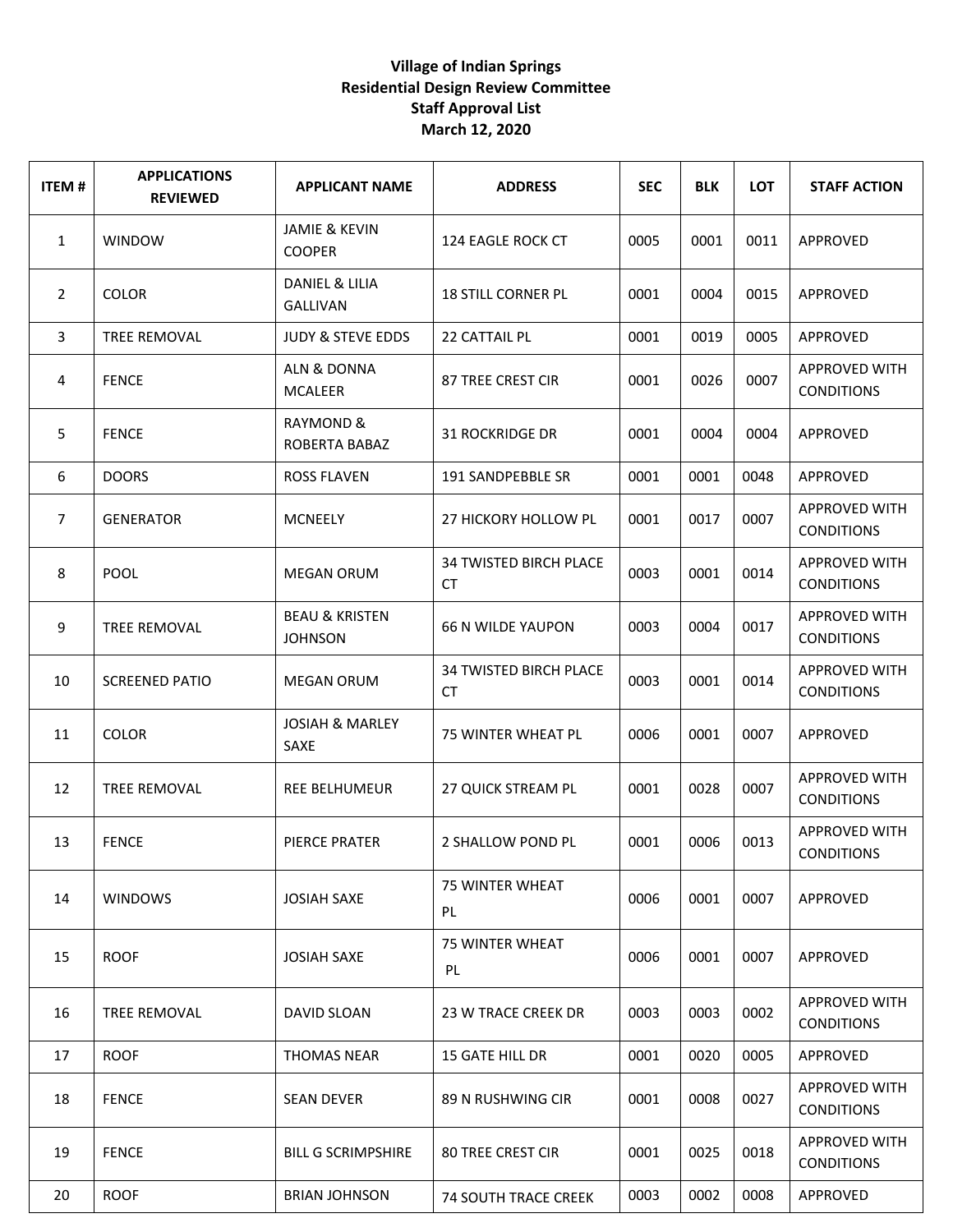|    |                         |                         | DR.                                  |      |      |       |                                           |
|----|-------------------------|-------------------------|--------------------------------------|------|------|-------|-------------------------------------------|
| 21 | <b>TREE REMOVAL</b>     | <b>ADRIAN STEVENSON</b> | 7 NARROW CREEK PL                    | 0001 | 0029 | 0002  | APPROVED                                  |
| 22 | <b>ROOF</b>             | <b>THOMAS NEAR</b>      | 15 GATE HILL DR                      | 0001 | 0020 | 0005  | APPROVED                                  |
| 23 | <b>WINDOWS</b>          | ANGELA GEORGE           | <b>39 THORNBERRY PL</b>              | 0004 | 0001 | 0005  | APPROVED                                  |
| 24 | TREE REMOVAL            | <b>HERNANDO PATINO</b>  | <b>26 ELK CROSSING DR</b>            | 0005 | 0002 | 0014  | APPROVED                                  |
| 25 | <b>COLOR</b>            | <b>WILLIAM GREGORY</b>  | <b>74 WEST WILDE YAUPON</b>          | 0003 | 0004 | 0019  | APPROVED                                  |
| 26 | <b>ROOF</b>             | THOMAS NEAR             | <b>15 GATE HILL DR</b>               | 0001 | 0020 | 0005  | APPROVED                                  |
| 27 | <b>SIDING</b>           | <b>NATHAN JAHNKE</b>    | 202 SANDPEBBLE DR                    | 0001 | 0005 | 0018  | APPROVED                                  |
| 28 | <b>COLOR</b>            | <b>LARRY PERRY</b>      | <b>15 ROCKRIDGE DR</b>               | 0001 | 0004 | 0007  | APPROVED                                  |
| 29 | <b>DOOR</b>             | ANGELA GEORGE           | <b>39 THORNBERRY PL</b>              | 0004 | 0001 | 0005  | APPROVED                                  |
| 30 | <b>FENCE</b>            | <b>JERRY RAYMOND</b>    | 30 N WILDE YAUPON                    | 0003 | 0004 | 0008  | <b>APPROVED WITH</b><br><b>CONDITIONS</b> |
| 31 | <b>FENCE</b>            | <b>MEGAN ORUM</b>       | <b>34 TWISTED BIRCH PLACE</b><br>CT. | 0003 | 0001 | 0014  | APPROVED WITH<br><b>CONDITIONS</b>        |
| 32 | <b>GENERATOR</b>        | <b>MARK WEITNER</b>     | 127 E WILDE YAUPON                   | 0003 | 0006 | 0005  | <b>APPROVED WITH</b><br><b>CONDITIONS</b> |
| 33 | <b>FENCE</b>            | <b>JOHN LYON</b>        | 30 SHALLOW POND PL                   | 0001 | 0006 | 0019  | <b>APPROVED WITH</b><br><b>CONDITIONS</b> |
| 34 | <b>GENERATOR</b>        | <b>ROSS FLAVEN</b>      | 191 SANDPEBBLE DR                    | 0001 | 0001 | 0048  | <b>APPROVED WITH</b><br><b>CONDITIONS</b> |
| 35 | <b>POOL</b>             | <b>NICK WILLIAMS</b>    | <b>22 N WILDE YAUPON</b>             | 0003 | 0004 | 0006  | <b>APPROVED WITH</b><br><b>CONDITIONS</b> |
| 36 | <b>POOL</b>             | <b>SEAN PELOW</b>       | <b>78 WINTER WHEAT PL</b>            | 0006 | 0001 | 0010  | <b>APPROVED WITH</b><br><b>CONDITIONS</b> |
| 37 | <b>INTERIOR REMODEL</b> | <b>ROBERT DANSON</b>    | <b>42 STILL CORNER PL</b>            | 0001 | 0005 | 00043 | <b>APPROVED WITH</b><br><b>CONDITIONS</b> |
| 38 | <b>COLOR</b>            | <b>NICK WILLIAMS</b>    | <b>22 N WILDE YAUPON</b>             | 0003 | 0004 | 0006  | APPROVED                                  |
| 39 | <b>WINDOWS</b>          | <b>NICK WILLIAMS</b>    | <b>22 N WILDE YAUPON</b>             | 0003 | 0004 | 0006  | APPROVED                                  |
| 40 | <b>ROOF</b>             | <b>ROBERT PAGE</b>      | 2 GOLDEN PL                          | 0001 | 0022 | 0002  | APPROVED                                  |
| 41 | <b>FENCE</b>            | JASON JOHNSON           | 55 WINTER WHEAT PL                   | 0006 | 0001 | 0007  | APPROVED                                  |
| 42 | <b>SIDING</b>           | PAUL MCNEELY            | 27 HICKORY HOLLOW PL                 | 0001 | 0017 | 0007  | APPROVED                                  |
| 43 | <b>FENCE</b>            | <b>RAY YEPES</b>        | 14 TALL SKY PL                       | 0001 | 0009 | 0036  | APPROVED                                  |
| 44 | <b>GENERATOR</b>        | KIRSCHE MARIE HEINS     | <b>63 TREE CREST CIR</b>             | 0001 | 0027 | 0012  | APPROVED WITH<br><b>CONDITIONS</b>        |
| 45 | PATIO COVER             | MICHAEL CLARK           | 116 EAGLE ROCK CT                    | 0005 | 0001 | 0013  | APPROVED WITH<br><b>CONDITIONS</b>        |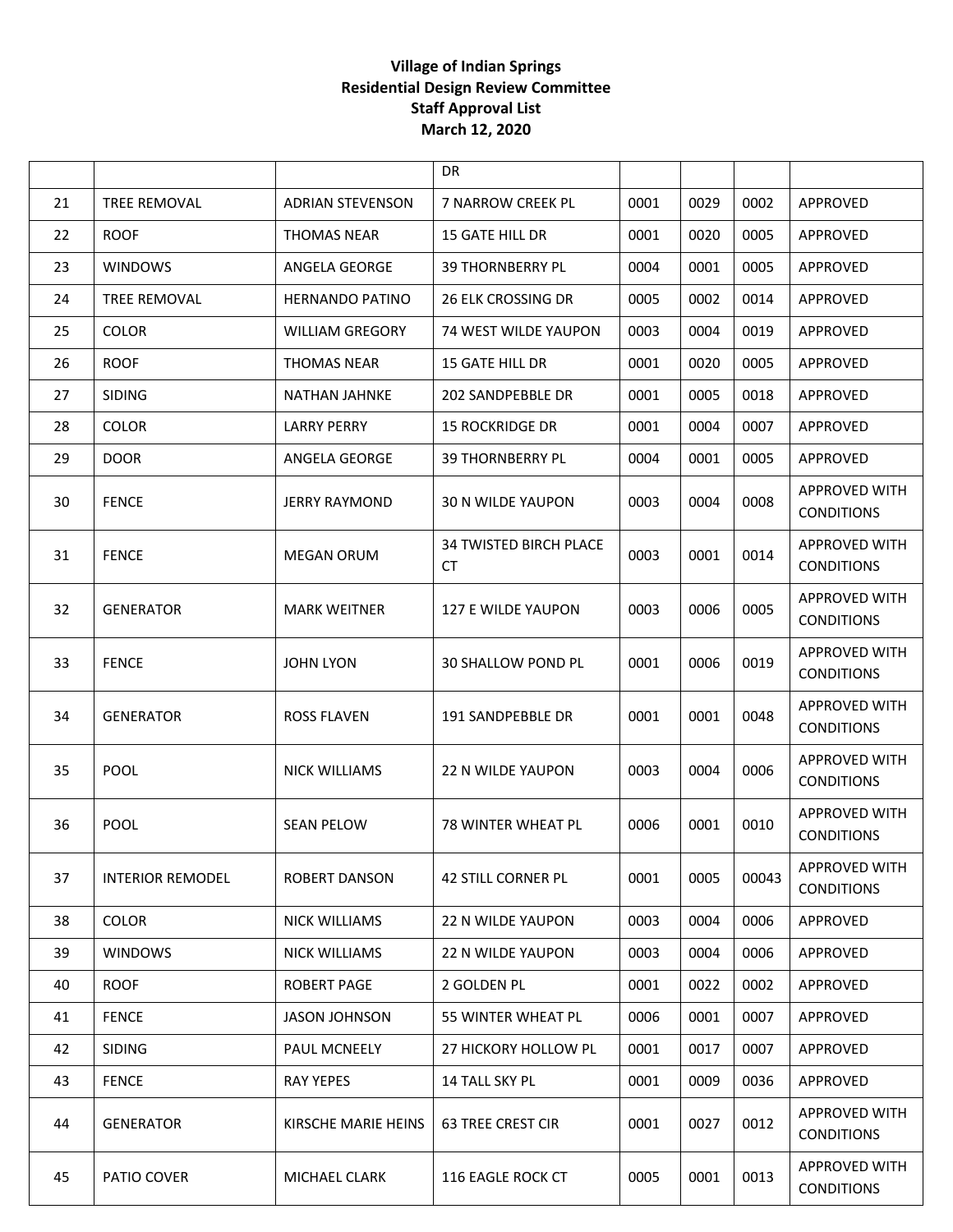| 46 | <b>ROOF</b>         | DARRELL HAVILL                                    | <b>6 SPOTTED DEER DR</b>             | 0001 | 0023 | 0013 | APPROVED                                  |
|----|---------------------|---------------------------------------------------|--------------------------------------|------|------|------|-------------------------------------------|
| 47 | <b>TREE REMOVAL</b> | <b>CAROL MCANINCH</b>                             | <b>70 S TRACE CREEK DR</b>           | 0003 | 0002 | 0009 | <b>APPROVED WITH</b><br><b>CONDITIONS</b> |
| 48 | <b>POOL</b>         | PHILLIP CHADIS                                    | <b>18 OUTERVALE PL</b>               | 0001 | 0022 | 0029 | <b>APPROVED WITH</b><br><b>CONDITIONS</b> |
| 49 | <b>GENERATOR</b>    | RICHARD ALEXANDER                                 | 14 DARA BETH CT                      | 0031 | 0001 | 0012 | <b>APPROVED WITH</b><br><b>CONDITIONS</b> |
| 50 | FIRE PIT            | <b>RICHARD NEVILLE</b>                            | <b>3 NARROW CREEK PL</b>             | 0001 | 0029 | 0001 | <b>APPROVED WITH</b><br><b>CONDITIONS</b> |
| 51 | <b>DECK</b>         | <b>RICHARD NEVILLE</b>                            | <b>3 NARROW CREEK PL</b>             | 0001 | 0029 | 0001 | <b>APPROVED WITH</b><br><b>CONDITIONS</b> |
| 52 | <b>FENCE</b>        | <b>STEPHEN</b><br><b>BOUDREAUX</b>                | <b>34 N WILDE YAUPON</b>             | 0003 | 0004 | 0009 | APPROVED                                  |
| 53 | <b>PATIO</b>        | <b>STEPHEN</b><br><b>BOUDREAUX</b>                | <b>34 N WILDE YAUPON</b>             | 0003 | 0004 | 0009 | APPROVED                                  |
| 54 | <b>ROOF</b>         | <b>RALPH LEON</b>                                 | 18 TWISTED BIRCH PL CT               | 0003 | 0001 | 0018 | APPROVED                                  |
| 55 | <b>DOOR COLOR</b>   | NICHOLAS GAUNT                                    | 50 N WILDE YAUPON                    | 0003 | 0004 | 0014 | APPROVED                                  |
| 56 | <b>FENCE</b>        | <b>TRINARD BROUSSARD</b>                          | <b>11 TWISTED BIRCH PLACE</b><br>CT. | 0003 | 0001 | 0007 | <b>APPROVED WITH</b><br><b>CONDITIONS</b> |
| 57 | <b>WINDOWS</b>      | <b>JAMES MCCOY</b>                                | 170 RUSHWING PL                      | 0001 | 0008 | 0049 | APPROVED                                  |
| 58 | <b>FENCE</b>        | <b>WILLIAM LUMPKIN</b>                            | 47 W TRACE CREEK DR                  | 0003 | 0003 | 0005 | <b>APPROVED WITH</b><br><b>CONDITIONS</b> |
| 59 | <b>COLOR</b>        | <b>MARK FREEMAN</b>                               | 2 TWIN SPRINGS PL                    | 0001 | 0020 | 009  | APPROVED                                  |
| 60 | <b>POOL</b>         | YOUNGHOON CHO                                     | 95 SIMON LAKE LN                     | 0031 | 0001 | 0024 | <b>APPROVED WITH</b><br><b>CONDITIONS</b> |
| 61 | COLOR               | PAUL MCNEELY                                      | 27 HICKORY HOLLOW PL                 | 0001 | 0017 | 0007 | APPROVED                                  |
| 62 | AWNING              | DALEEN RICHMOND                                   | 79 N RUSHWING                        | 0001 | 0008 | 0022 | APPROVED                                  |
| 63 | <b>ROOF</b>         | <b>RICHARD LOSS</b>                               | 15 REEDY POND CT                     | 0006 | 0001 | 0039 | APPROVED                                  |
| 64 | <b>FENCE</b>        | <b>SCOTT MCCREE</b>                               | 3 REEDY POND CT                      | 0001 | 0005 | 0012 | APPROVED                                  |
| 65 | <b>COLOR</b>        | <b>RANDEN SWENSON</b>                             | 95 TREE CREST CIR                    | 0001 | 0026 | 0005 | APPROVED                                  |
| 66 | <b>DRIVEWAY</b>     | <b>MELISSA PINDELL</b>                            | <b>84 TREE CREST CIR</b>             | 0001 | 0025 | 0019 | APPROVED                                  |
| 67 | <b>FENCE</b>        | <b>STEVEN GOLDEN</b>                              | <b>27 THORN BERRY PL</b>             | 0004 | 0001 | 0008 | <b>APPROVED WITH</b><br><b>CONDITIONS</b> |
| 66 | <b>FENCE</b>        | <b>FRANCISCO JAVIER</b><br><b>AZCARATE HENARO</b> | 3 GATE HILL DR                       | 0001 | 0020 | 0008 | <b>APPROVED WITH</b><br><b>CONDITIONS</b> |
| 67 | <b>COLOR</b>        | <b>RYAN RACHAL</b>                                | 41 N RUSHWING CIR                    | 0001 | 0008 | 0009 | APPROVED                                  |
| 68 | <b>DECK</b>         | <b>STEVEN SLIGAR</b>                              | 7 TWIN SPRINGS PL                    | 0001 | 0019 | 0009 | APPROVED WITH                             |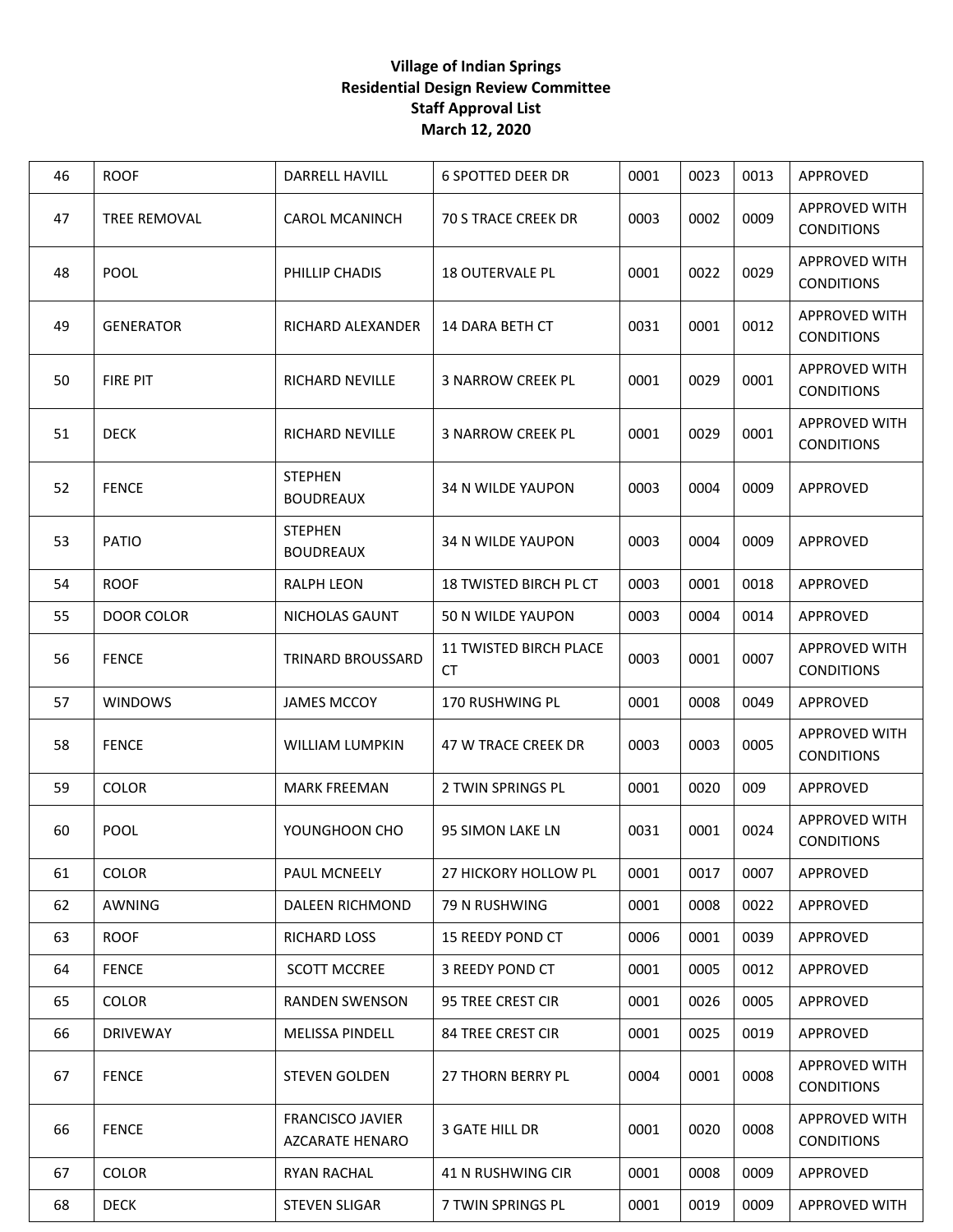|    |                       |                                |                           |      |      |      | <b>CONDITIONS</b>                         |
|----|-----------------------|--------------------------------|---------------------------|------|------|------|-------------------------------------------|
| 69 | <b>FENCE</b>          | <b>STEVEN SLIGAR</b>           | 7 TWIN SPRINGS PL         | 0001 | 0019 | 0009 | <b>APPROVED WITH</b><br><b>CONDITIONS</b> |
| 70 | <b>SIDING</b>         | <b>VICKI NIEZGODA</b>          | <b>51 THORNBERRY PL</b>   | 0004 | 0001 | 0002 | APPROVED                                  |
| 71 | PERGOLA               | <b>ERIC HOGAN</b>              | <b>6 OUTERVALE PL</b>     | 0001 | 0022 | 0026 | <b>APPROVED WITH</b><br><b>CONDITIONS</b> |
| 72 | <b>COLOR</b>          | <b>JOHN BIZER</b>              | 11 GATE HILL              | 0001 | 0020 | 0006 | APPROVED                                  |
| 73 | <b>POOL</b>           | ANGELA GEORGE                  | <b>39 THORN BERRY PL</b>  | 0004 | 0001 | 0005 | <b>APPROVED WITH</b><br><b>CONDITIONS</b> |
| 74 | PATIO COVER           | ANGELA GEORGE                  | <b>39 THORN BERRY PL</b>  | 0004 | 0001 | 0005 | <b>APPROVED WITH</b><br><b>CONDITIONS</b> |
| 75 | <b>SUMMER KITCHEN</b> | ANGELA GEORGE                  | <b>39 THORN BERRY PL</b>  | 0004 | 0001 | 0005 | APPROVED<br><b>WITHCONDITIONS</b>         |
| 76 | <b>ROOF</b>           | PAUL MCNEELY                   | <b>6 REEDY POND CT</b>    | 0001 | 0005 | 0015 | APPROVED                                  |
| 77 | <b>ROOF</b>           | <b>NISANTHA</b><br>WEERATUNGA  | <b>35 FIRE FLICKER PL</b> | 0001 | 0014 | 0008 | APPROVED                                  |
| 78 | <b>COLOR</b>          | <b>TEMPIE PIKE</b>             | 35 N. RUSHWING CIR        | 0001 | 0008 | 0008 | APPROVED                                  |
| 79 | <b>GENERATOR</b>      | <b>DOUGLAS CHANTLOS</b>        | <b>19 STILL CORNER PL</b> | 0001 | 0005 | 0032 | <b>APPROVED WITH</b><br><b>CONDITIONS</b> |
| 80 | <b>DRIVEWAY</b>       | MIGUEL ESPINOZA                | <b>34 THORN BERRY PL</b>  | 0004 | 0001 | 0018 | <b>APPROVED WITH</b><br><b>CONDITIONS</b> |
| 81 | <b>FENCE</b>          | MICHAEL GARCIA                 | <b>3 OUTERVALE PL</b>     | 0001 | 0021 | 0010 | <b>APPROVED WITH</b><br><b>CONDITIONS</b> |
| 82 | <b>AWNING</b>         | SHELIA KELTY                   | <b>152 EAGLE ROCK CIR</b> | 0005 | 0001 | 0004 | <b>APPROVED WITH</b><br><b>CONDITIONS</b> |
| 83 | <b>FENCE</b>          | <b>ARTHUR OTTO</b>             | <b>27 RUSH HAVEN DR</b>   | 0001 | 0023 | 0009 | APPROVED                                  |
| 84 | <b>FENCE</b>          | <b>GEORGE</b><br>WEISSENBERGER | <b>66 ROCKRIDGE DR</b>    | 0001 | 0006 | 0004 | APPROVED                                  |
| 85 | <b>FENCE</b>          | <b>ROSS GEFFERT</b>            | <b>31 LAZY MORNING PL</b> | 0001 | 0003 | 0021 | APPROVED                                  |
| 86 | <b>FENCE</b>          | <b>FRED MCOMBER</b>            | <b>34 QUICK STREAM PL</b> | 0001 | 0028 | 0010 | APPROVED WITH<br><b>CONDITIONS</b>        |
| 87 | <b>ROOF</b>           | <b>MARCUS JACKSON</b>          | <b>96 EAGLE ROCK CIR</b>  | 0005 | 0001 | 0018 | APPROVED                                  |
| 88 | <b>COLOR</b>          | DONNA DAMAN                    | <b>54 ROCKRDIGE DR</b>    | 0001 | 0006 | 0002 | APPROVED                                  |
| 89 | <b>WINDOWS</b>        | SHELIA KELTY                   | <b>152 EALGE ROCK CIR</b> | 0005 | 0001 | 0004 | APPROVED                                  |
| 90 | <b>FENCE</b>          | <b>GEORGE</b><br>WEISSENBERGER | <b>66 ROCKRIDGE DR</b>    | 0001 | 0006 | 0004 | APPROVED                                  |
| 91 | <b>FENCE</b>          | DONNA DAMAN                    | <b>54 ROCKRIDGE DR</b>    | 0001 | 0006 | 0002 | <b>APPROVED WITH</b><br><b>CONDTIONS</b>  |